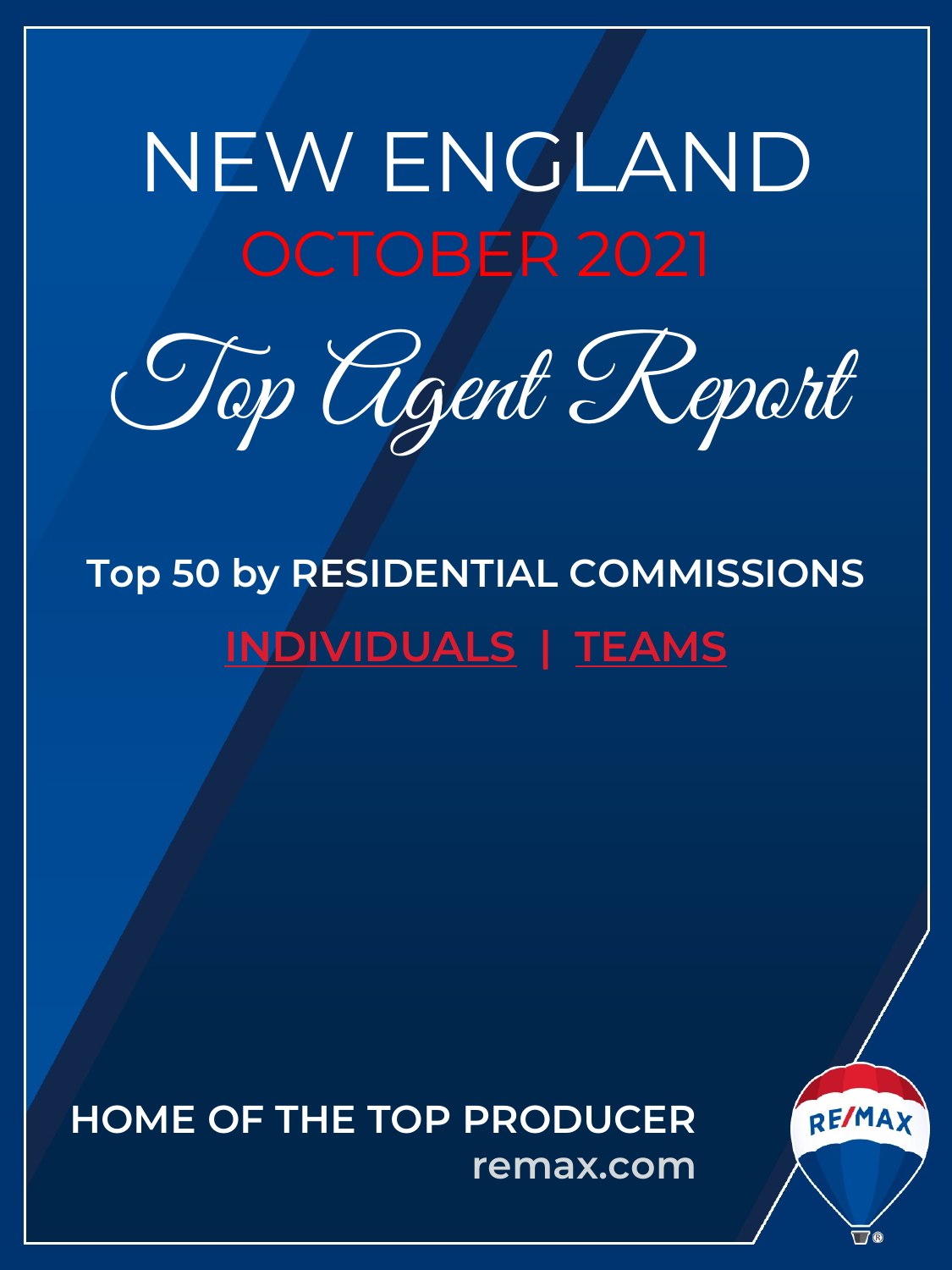## **TOP INDIVIDUAL AGENTS**

**OCTOBER 2021 | NEW ENGLAND |** *BASED ON RESIDENTIAL COMMISSIONS*

|    | <b>Name</b>               | <b>Company</b>                  | <b>City, State</b>  |
|----|---------------------------|---------------------------------|---------------------|
| 1  | Paul Dunton               | RE/MAX TRIUMPH REALTY           | Billerica, MA       |
| 2  | Helena Kirschenbaum       | RE/MAX ON ISLAND                | Vineyard Haven, MA  |
| 3  | Matt Nuzie                | RE/MAX RIGHT CHOICE REAL ESTATE | Trumbull, CT        |
| 4  | Didier Lopez              | RE/MAX ONE CALL REALTY          | Framingham, MA      |
| 5  | Kate Lunny                | RE/MAX EXECUTIVE REALTY         | Hopkinton, MA       |
| 6  | Giselle Pajazetovic       | RE/MAX AMERICAN DREAM           | Woburn, MA          |
| 7  | Philip Carloni            | RE/MAX ALLIANCE                 | Branford, CT        |
| 8  | Doug Schauf               | RE/MAX OCEANSIDE                | Cape Elizabeth, ME  |
| 9  | Jennifer Madden           | RE/MAX RISING TIDE              | Rye, NH             |
| 10 | Kenneth Farrow            | RE/MAX REAL ESTATE CENTER       | North Attleboro, MA |
| 11 | Charlotte Marrocco-Mohler | RE/MAX INSIGHT                  | Salem, NH           |
| 12 | Mary Wood                 | RE/MAX EXECUTIVE REALTY         | Hopkinton, MA       |
| 13 | Harper Lee Collins        | RE/MAX SHORELINE                | Portland, ME        |
| 14 | Judith Drapeau            | RE/MAX MAIN STREET ASSOCIATES   | Haverhill, MA       |
| 15 | Cary Marcoux              | RE/MAX BELL PARK REALTY         | Killingly, CT       |
| 16 | Dominique Fehr            | RE/MAX ON THE MOVE              | Hampton, NH         |
| 17 | Dianne Camella            | RE/MAX RIGHT CHOICE REAL ESTATE | Trumbull, CT        |
| 18 | Scott Knowles             | RE/MAX BAYSIDE                  | Meredith, NH        |
| 19 | Christopher Adams         | RE/MAX BAYSIDE                  | Laconia, NH         |
| 20 | Noemia Alves              | RE/MAX DESTINY                  | Cambridge, MA       |
| 21 | David Stead               | RE/MAX ADVANTAGE I              | Worcester, MA       |
| 22 | Samuel Albert             | RE/MAX INNOVATIONS              | Providence, RI      |
| 23 | Andrea Anastas            | <b>RE/MAX 360</b>               | Topsfield, MA       |
| 24 | Kevin Ingalls             | RE/MAX ALL SEASONS REALTY       | Lyndonville, VT     |
| 25 | Joseph Romeo              | RE/MAX EXECUTIVE REALTY         | North Grafton, MA   |

### **HOME OF TH[E TOP P](#page-0-0)RODUCER RE/MAX** remax.com

- Individual Agents, all areas of specialization, residential commissions only
- Based on commissions reported to the region on closed transactions from 10.1.2021 10.31.2021
- If you have questions regarding your ranking, contact your Office Administrator or Broker/Owner
- New England Individual agent count= 2099

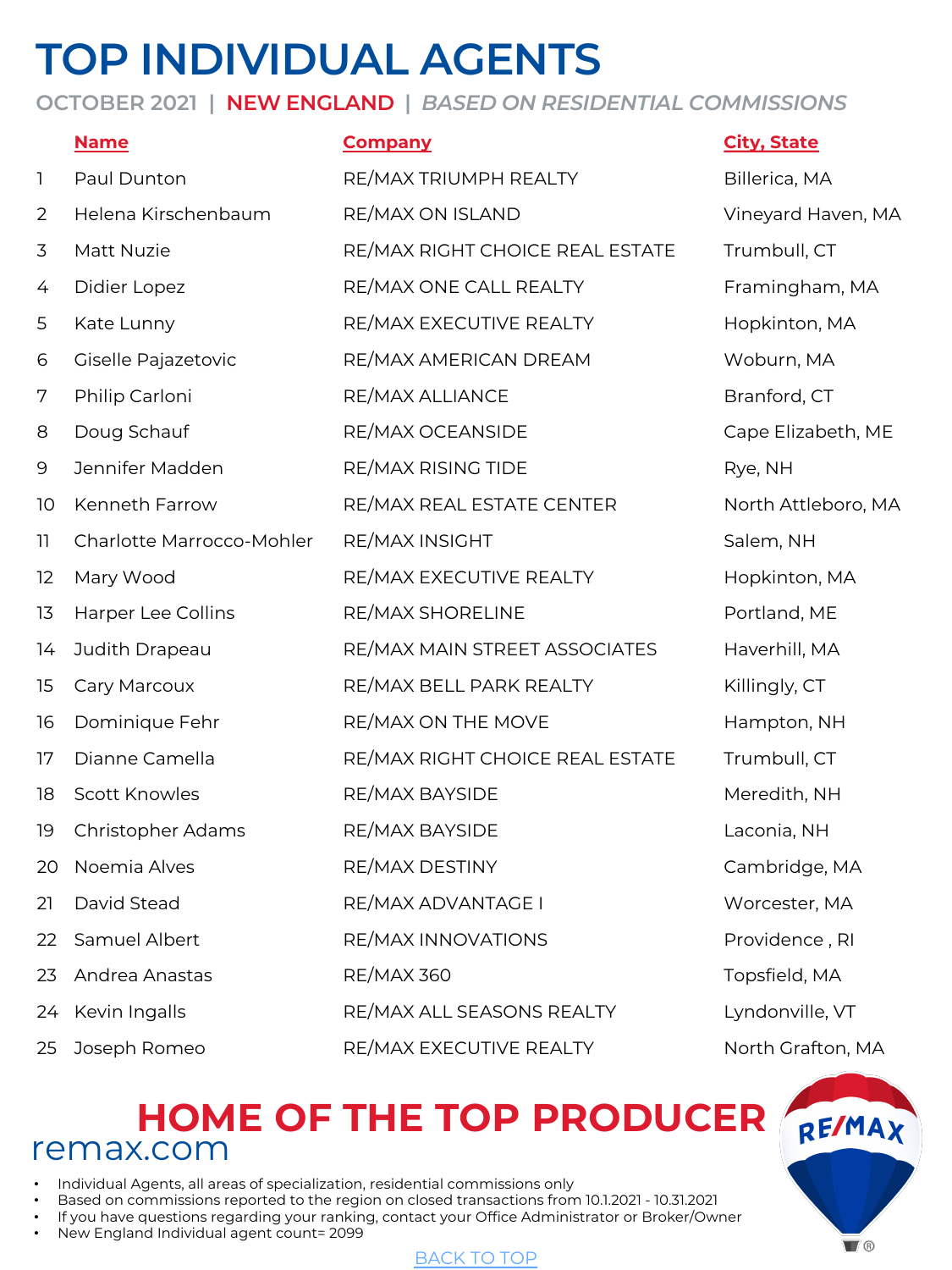## **TOP INDIVIDUAL AGENTS**

**OCTOBER 2021 | NEW ENGLAND |** *BASED ON RESIDENTIAL COMMISSIONS*

|    | <b>Name</b>              | <b>Company</b>                  |
|----|--------------------------|---------------------------------|
| 26 | Jennifer Stewart         | RE/MAX NORTHERN EDGE REALTY     |
| 27 | Lisa Bradley             | <b>RE/MAX VISION</b>            |
| 28 | <b>Francine Rancourt</b> | RE/MAX NORTHERN EDGE REALTY     |
| 29 | Keirsten Wyman           | RE/MAX JARET & COHN             |
| 30 | Russell Ingalls          | RE/MAX ALL SEASONS REALTY       |
| 31 | Deborah Lucey            | RE/MAX TOWN & COUNTRY           |
| 32 | Marilyn Green            | RE/MAX SIGNATURE PROPERTIES     |
| 33 | Cindy Ferry              | RE/MAX RIGHT CHOICE             |
| 34 | Nancy Ziroli             | RE/MAX IST CHOICE               |
| 35 | Melissa Rose             | RE/MAX RIVER'S EDGE             |
| 36 | Jo-Ann Molinaro          | RE/MAX PROFESSIONALS            |
| 37 | Eileen Mason             | RE/MAX EXECUTIVE REALTY         |
| 38 | Marcia Pessanha          | RE/MAX EXECUTIVE REALTY         |
| 39 | Jennifer Rancourt        | RE/MAX NORTHERN EDGE REALTY     |
| 40 | Joshua Cullion           | RE/MAX PROFESSIONALS            |
| 41 | George Joseph            | RE/MAX EXECUTIVE REALTY         |
| 42 | Elizabeth Noonan         | RE/MAX ON THE CHARLES           |
| 43 | Gina Guerra-Pearson      | RE/MAX MAIN STREET ASSOCIATES   |
| 44 | Caroline Caira           | RE/MAX ON THE CHARLES           |
| 45 | JoAnn Carlton            | RE/MAX PROPERTIES               |
| 46 | Luisa Dias               | RE/MAX RIGHT CHOICE REAL ESTATE |
| 47 | Shannon Reilly           | RE/MAX RIGHT CHOICE REAL ESTATE |
| 48 | Karima Alami             | RE/MAX DESTINY                  |
| 49 | Christopher Kelly        | <b>RE/MAX BAYSIDE</b>           |

**City, State** 

Berlin, NH Shrewsbury, MA Colebrook, NH Belfast, ME Lyndonville, VT Keene, NH Marlborough, MA Fall River, MA Cranston, RI East Providence, RI East Greenwich, RI Franklin, MA Framingham, MA Colebrook, NH East Greenwich, RI Hopkinton, MA Waltham, MA Plaistow, NH Waltham, MA Smithfield, RI Bridgeport, CT Trumbull, CT Cambridge, MA Meredith, NH 50 Joe Kapell RE/MAX RIGHT CHOICE REAL ESTATE Trumbull, CT

### **HOME OF TH[E TOP P](#page-0-0)RODUCER** remax.com

- Individual Agents, all areas of specialization, residential commissions only
- Based on commissions reported to the region on closed transactions from 10.1.2021 10.31.2021
- If you have questions regarding your ranking, contact your Office Administrator or Broker/Owner
- New England Individual agent count= 2099

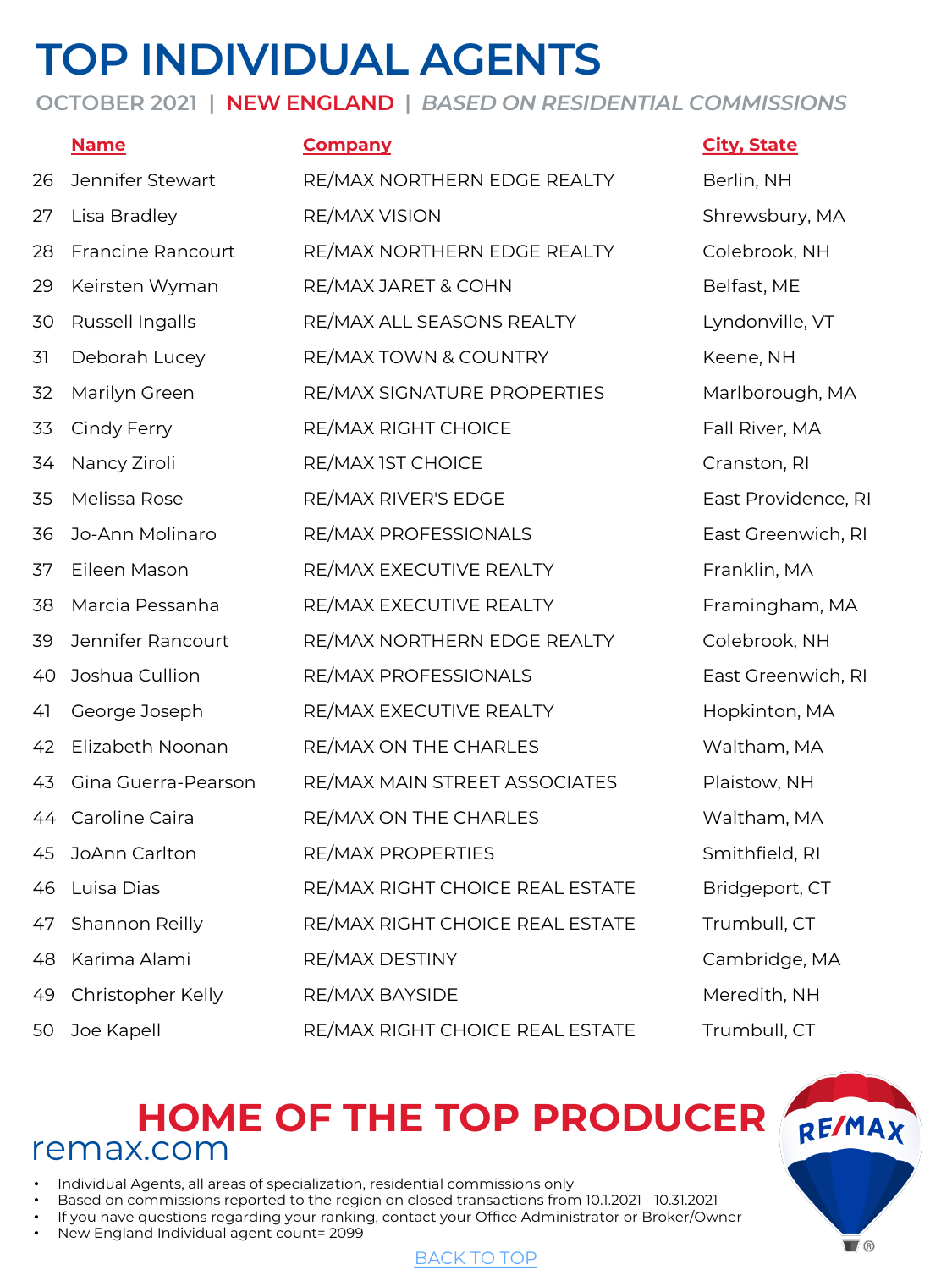## **TOP TEAMS**

#### **OCTOBER 2021 | NEW ENGLAND |** *BASED ON RESIDENTIAL COMMISSIONS*

|     | <b>Team Leader</b>     | <b>Team Name</b>                         | <b>Company</b>                  | <b>City, State</b> |
|-----|------------------------|------------------------------------------|---------------------------------|--------------------|
| ı   | David Banks            | The David Banks Team                     | RE/MAX BY THE BAY               | Portland, ME       |
| 2   | Ronald Oliveira        | Team ROSO                                | RE/MAX VANTAGE                  | Dartmouth, MA      |
| 3   | Eddie Lopez            | 3427 International                       | RE/MAX VANTAGE                  | Dartmouth, MA      |
| 4   | Anthony Revoir         | Next Level Group                         | RE/MAX HOME TEAM                | Uncasville, CT     |
| 5   | Scott McGee            | The Stearns/McGee Team                   | RE/MAX PROPERTIES               | Smithfield, RI     |
| 6   | Joseph Fitzpatrick     | The Fitzpatrick Team                     | RE/MAX PROFESSIONALS            | Newport, RI        |
| 7   | Don Wunder             | Team Wunder                              | RE/MAX REALTY ONE               | Ogunguit, ME       |
| 8   | Suzanne Damon          | The Damon Home Team                      | RE/MAX INSIGHT                  | Manchester, NH     |
| 9   | Karen Landry           | Landry & Co. Realty Group                | RE/MAX DESTINY                  | Cambridge, MA      |
| 10  | Kathy Bain Farrell     | Kathy Bain Farrell Hometown Experts Team | RE/MAX TOWN & COUNTRY           | Cumberland, RI     |
| 11. | Josepha Jowdy          | The Jowdy Group                          | RE/MAX DISTINCT ADVANTAGE       | Westwood, MA       |
| 12  | Samuel Alba            | The Alba Group                           | RE/MAX INNOVATIONS              | Providence, RI     |
| 13  | Elizabeth Levey-Pruyn  | Liz Levey-Pruyn- Seacoast Dwellings Team | RE/MAX SHORELINE                | Portsmouth, NH     |
|     | 14 Andrea Galuza       | Andrea Galuza                            | RE/MAX RIVERSIDE                | Topsham, ME        |
| 15  | S. Elaine McDonald     | The Elaine McDonald Team                 | RE/MAX EXECUTIVE REALTY         | Marlborough, MA    |
|     | 16 Margery MacDonald   | MacDonald & Hale                         | RE/MAX PRESIDENTIAL             | North Conway, NH   |
| 17  | Karl Martone           | The Martone Group                        | RE/MAX PROPERTIES               | Smithfield, RI     |
| 18  | Luis Martins           | Luis Martins Real Estate Team            | RE/MAX SYNERGY                  | Brockton, MA       |
| 19  | <b>Brandon Tabassi</b> | The Tabassi Team                         | RE/MAX PARTNERS RELOCATION      | Andover, MA        |
|     | 20 Michael DelRose     | The Mike DelRose Team                    | RE/MAX REVOLUTION               | Watertown, MA      |
| 21  | Patricia Reilly        | Patti Reilly Team                        | RE/MAX DESTINY                  | Cambridge, MA      |
|     | 22 Ashley Rioux        | The Rioux Group                          | RE/MAX SYNERGY                  | Bedford, NH        |
| 23  | <b>Thomas Carroll</b>  | The Tom Carroll Team                     | <b>RE/MAX PARTNERS</b>          | Andover, MA        |
|     | 24 Robert Jefferson    | Your Home Team                           | RE/MAX RIGHT CHOICE REAL ESTATE | Trumbull, CT       |
|     | 25 Dorothy Ollier      | The DOT Team                             | RE/MAX RIVERSIDE                | Topsham, ME        |

### **HOME OF TH[E TOP P](#page-0-0)RODUCER RE/MAX** remax.com

• Team Leaders, ranked by team total, all areas of specialization, residential commissions only.

- Based on commissions reported to the region on closed transactions from 10.1.2021 10.31.2021
- If you have questions regarding your ranking, contact your Office Administrator or Broker/Owner
- New England Team count = 222